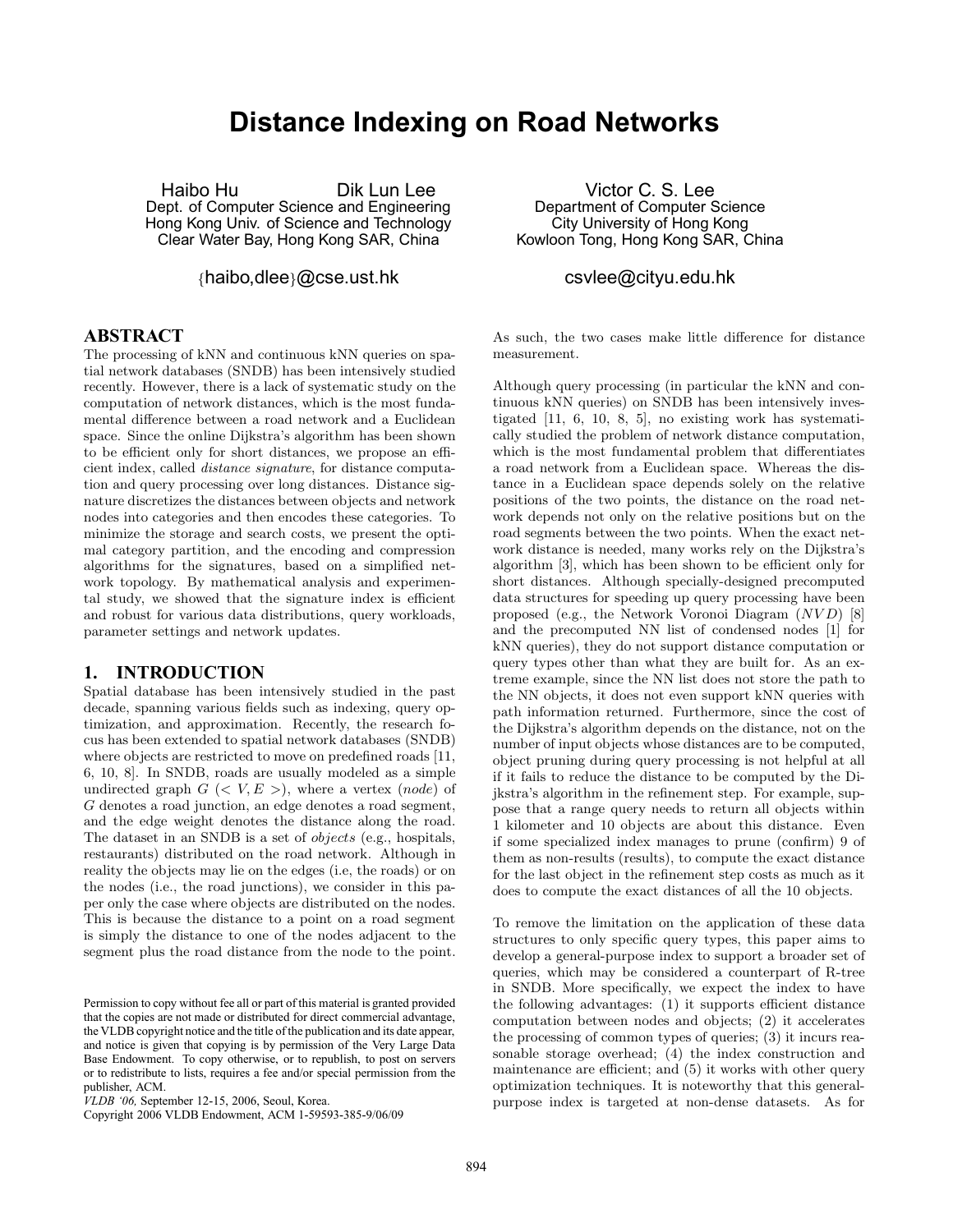dense datasets, since most spatial queries are interested in local areas, the Dijkstra's algorithm is efficient enough for distance computation and the queries.

Based on these criteria, we have devised the distance signature, which is the road network equivalence of a coordinate in the Euclidean space. On each node, the signature stores the distance information of all objects. More specifically, the distance spectrum is partitioned into a sequence of uneven categories with distant categories spanning wider ranges. For example, the ranges of the categories may increase exponentially, i.e., a category spans a range that is some c times wider than the range of the category that is prior to it in the sequence. Thus, the distance information is a categorical value. In this way, the signature stores much coarser distance information for remote objects than close objects, so that the processing of spatial queries can be accelerated because most of them are interested in local areas. With additional backtracking links, the signature can support both exact and approximate distance computation at low cost. As for query processing, the signature is efficient in pruning objects during the search or retrieval of the initial results. Furthermore, it is also useful in the refinement step where exact distance retrieval or comparison must be performed. To address the storage and construction costs, which may appear to be high at first glance, we propose optimal algorithms for both category encoding and signature compression so that the cost of signature index is no more than the existing specialized index structures. As for the update cost, since distant objects are coarsely represented, changes on local edges or nodes have little impacts on them. In other words, the impact of updates on the index is limited to a small scope. As for index transparency, we designed the index schema and separated it from the adjacency list of the road network. This way, the index not only is transparent to other query optimization techniques but can work together with them to further boost the search performance.

The rest of the paper is organized as follows. Section 2 reviews existing work on road networks, especially in the field of query processing and indexing. Section 3 introduces the signature index, storage schema, and the basic operations such as distance retrieval and comparison. Section 4 presents and generalizes the query processing algorithms for common types of spatial queries. Section 5 proposes the encoding, compression, and update algorithms, and in particular, it shows the optimal signature for a simplified grid topology. The experimental results are shown and analyzed in Section 6, followed by the conclusion.

# **2. RELATED WORK**

Processing spatial queries on road network is an emerging research topic in recent years  $[11, 6, 10, 8, 7, 1, 5, 9]$ . The modeling of a spatial road network is the fundamental problem in SNDB. Besides the conventional approach which models the network as a directed or undirected weighted graph, Papadias et al. incorporated the Euclidean space into the road network and applied traditional spatial access methods to speed up query processing [10]. Assuming that Euclidean distance is the lower bound of network distance, they proposed incremental Euclidean restriction (IER) to first process a query in the Euclidean space and obtain the results as candidates, and then compute network distances of these

candidates for the actual results. However, IER cannot be applied to road networks where the lower bound assumption does not hold, e.g., the network whose edge weights are the time cost for transportation. So they proposed an alternative approach incremental network expansion (INE), which essentially expands the network from the query point.

The network expansion is a common search paradigm, which gradually expands the search from the query point through the edges and reports the accessed object during the expansion. In order to avoid re-expanding the same node, this approach usually employs a single-source shortest path (SSSP) algorithm. The most well known SSSP algorithm is the Dijkstra's algorithm [3]. In the Dijkstra's algorithm, a priority queue stores the current shortest paths (SPs) of all the nodes whose SPs are yet to be finalized. The algorithm repeatedly chooses the node with the shortest SP in the queue, finalizes it, and updates any SP in the queue that is affected by this SP. Obviously, if the network expansion always chooses the same node as the the Dijkstra's algorithm does to expand, no re-expansion will occur. Besides the Dijkstra algorithm, A ∗ algorithm with various expansion heuristics [4] was also employed to choose the next appropriate node to expand. The network expansion paradigm has been employed by many research projects for query processing on SNDB. For example, Jensen et al. proposed a general spatio-temporal framework for NN queries on road networks with both graph representation and detailed search algorithms [6]. To compute network distances, they adapted the Dijkstra's algorithm for online evaluation of the shortest path.

Another commonly-used search paradigm is solutionindexing, which precomputes and stores the solutions to the queries. Kolahdouzan et al. proposed a solution-based approach for kNN queries in SNDB. As they were inspired by the Voronoi Diagram in vector spaces, they called it Voronoi *Network Nearest Neighbor*  $(VN^{\bar{3}})$  [8]. The Network Voronoi Diagram (NVD) is computed and each Voronoi cell is approximated by a polygon called network Voronoi polygon (NVP). By indexing all NVP's with an R-tree, searching for the first nearest neighbor is reduced to a point location problem. To answer kNN queries, they proved that the kth NN must be adjacent to some *i*th  $(i < k)$  NN in NVD, which limits the search area. For distance computation, the distances between border nodes of adjacent NVP's, and even the distances between border nodes and inner nodes in each NVP, are computed and stored. Using these indexes and distances, they showed that  $VN^3$  outperforms INE during the search by up to an order of magnitude. However, the performance of  $VN^3$  depends on the density and distribution of the dataset: as the dataset gets sparser, the size of each NVP's gets larger, which dramatically increases the size of border-to-border and border-to-inner distances. As such, sparse datasets cause high precomputation overhead and poor search performance. Given that kNN search by network expansion on dense datasets is efficient,  $VN^3$  is only suitable for a small range of datasets.

There are other kNN search algorithms that aim to transform a road network into simpler forms. Shahabi et al. applied graph embedding techniques and turned a road network to a high-dimensional Euclidean space so that tradi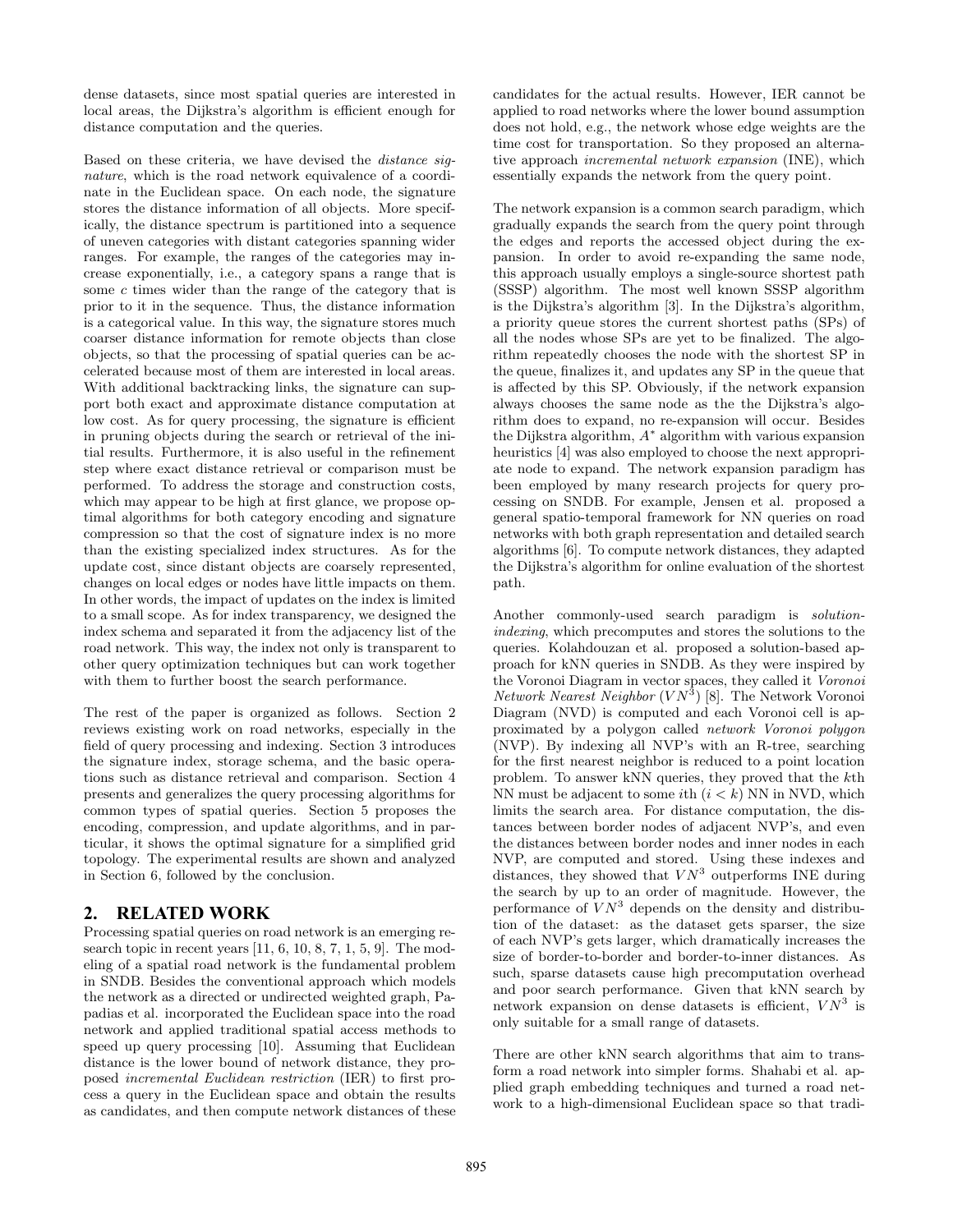tional kNN search algorithms can be applied [11]. They showed that KNN in the embedding space is a good approximation of the KNN in the road network. However, this technique involves high-dimensional (40-256) spatial indexes. Furthermore, the query result is approximate and the precision depends on the data density and distribution. We also proposed a network reduction approach that reduces a road network to a set of interconnected trees (or more exactly, trees with edges between siblings) [5]. An nd index is built on each tree to speed up its own kNN search. This approach was shown to outperform  $VN^3$  for medium and dense datasets.

Continuous nearest neighbor (CNN) query was also studied recently. It returns both the kNNs and the valid scopes of the results along a path. In other words, CNN query requires the determination of the positions where the kNNs change. A naive solution is to evaluate a kNN query on each node of the path. Kolahdouzan and Shahabi proposed the Upper Bound Algorithm (UBA) to reduce the number of kNN evaluations by allowing a kNN result to be valid for a distance range [7]. Cho and Chung further proposed a unique continuous search algorithm (UNICONS) to improve the search performance [1]. UNICONS first divides the path into sub-paths by the intersection nodes. For each sub-path, it evaluates two kNN queries at the starting and ending nodes, respectively. The kNNs for this sub-path are thus the union of two kNN sets and the objects along this sub-path. An online algorithm is then used to find the split points on this sub-path where the kNNs change. To speed up conventional kNN evaluation, they also proposed a solutionbased index called NN lists which precomputes and stores the kNNs for some condensed nodes, i.e., nodes with large degrees.

# **3. DISTANCE SIGNATURE**

Existing solution-based indexes suffer from poor generality and insufficient support for distance computation. In this section, we propose *distance signature* as an efficient alternative for distance computation and query processing on road networks. The basic idea is to maintain the approximate network distances between the nodes and the objects. As in other database approaches, these approximate values can be used to prune unqualified objects during query execution. Furthermore, in order to facilitate the refinement step of query processing, the signatures also provide efficient access to the exact distance values. The rest of this section introduces the distance signature, its storage schema, and basic operations on the signatures.

### **3.1 Distance Signature and Storage Schema**

At each node n, the distance signature stores the approximate distance information of each data object. The information is in the form of a categorical value based on the exact distance. For example, if the whole distance spectrum is partitioned into four categories: 0–100 meters, 100–400 meters, 400–900 meters, and beyond 900 meters, and object a and b, respectively, are  $75$  and  $475$  meters away from  $n$ , then  $a$  is assigned to category  $0$ , and  $b$  is assigned to category 2. Obviously, the number of categories used to partition the spectrum and the partition method greatly affect the performance of object searching and storage cost. We will derive the optimal category partitioning scheme in Section 5.1.



Figure 3.1: An Example of Distance Signature. Distances are partitioned into 4 categories. Each signature is composed of  $s[n_2], s[n_3], s[n_6]$ , in this order.

The whole set of categorical values for a single node forms a sequence, which is called a distance signature, and is denoted by  $s(n)$ . Each categorical value of an object is called a *component* of  $s(n)$ , and is denoted by  $s(n)[i]$  (or  $s[i]$  if node n is clear in the context). A signature is comparable to a coordinate in the multi-dimensional Euclidean space in that both can be used for locating the nodes' positions and computing distances.

In addition, to provide efficient access to the exact distance from node *n* to object *i*, the component of  $s[i]$  also keeps a link to designate the next node from  $n$  along the shortest path to i. The link is denoted by the next node's position index in  $n$ 's adjacency list, and is called the *backtracking* link of s[i] (denoted by s[i].link). Figure 3.1 illustrates an example of distance signature on a small road network with 7 nodes and 3 objects.

Let  $|s[i]|$  denote the size of the categorical value,  $|s[i].link|$ denote the size of the link, and let  $D$  denote the cardinality of the dataset. Then the storage requirement for distance signature of each node is  $\sum_{i=1}^{D} |s[i]| + |s[i].link|$ . At first sight, the storage is no less than that of the existing solutionbased indexes. However, it is in general lower because of the following two reasons.

- Since the dataset is not dense,  $D$  is moderate. In addition, a fine partition of distance categories does not require a large  $|s[i]| - 5$  bits is enough for 32 categories. Likewise,  $|s[i].link|$  is also small, because the degrees of the nodes on a road network are normally small (e.g., a intersection of two roads has a degree of 4).
- Spatial queries, whether in Euclidean spaces or on road networks, are mostly interested in the neighboring areas around the queries. The farther the object is from the query, the less likely that it concerns the query. As such, we can further reduce the size of the signatures by applying variable-length encoding scheme to the categories and compression scheme to the signatures. As shown in Section 5.3, these optimizations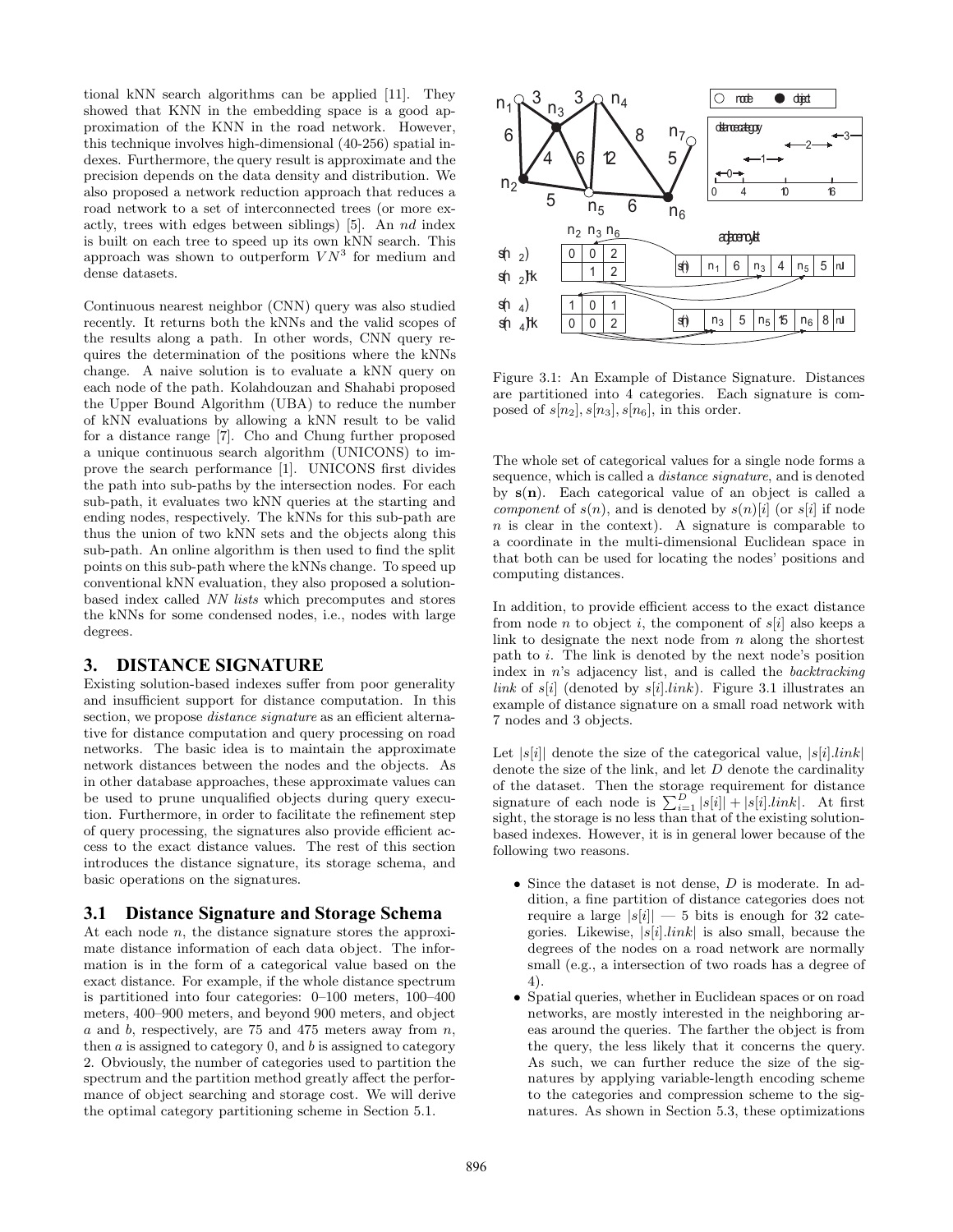effectively reduce the storage overhead while maintaining the effectiveness of the signatures.

As for storage schema, the distance signature can either be merged with the adjacency list, or stored separately as shown in Figure 3.1. As we will see in Section 3.2, since the signature is usually accessed together with the adjacency list, it is preferable to merge the signature with the adjacency list. However, if the adjacency list alone is accessed more frequently (i.e., the queries are not as many as other road network operations), a separate storage is preferred. In this case, we apply the same greedy approach as in [5] to group the signatures for paging. Moreover, in order for the signature to be randomly accessible, a link physically pointing to the signature is added to the adjacency list (see Figure 3.1).

### **3.2 Basic Operations on Signature**

Based on the signature, we define the following operations on the distances: retrieval, comparison, and sorting. Depending on whether only the signature of the node is used, these operations can be either approximate or exact operations.

#### *3.2.1 Distance retrieval*

Distance retrieval is to obtain the distance from a node  $n$ to an object a, denoted by  $d(n, a)$ . Thanks to the distance signature, the exact value of  $d(n, a)$  can be gradually approached and finally retrieved by recursively following the backtracking link  $(s[a].link)$  until it reaches a. Approximate distance retrieval, on the other hand, returns the distance in the form of a range. Denoted by  $\tilde{d}(n, a, \Delta)$  (where  $\Delta$  is an input distance range), this operation returns a distance range which comprises  $d(n, a)$  and does not partially intersect with  $\Delta$  (however, it may be fully contained in  $\Delta$ ). The algorithm for approximate retrieval is the same as exact retrieval, except that it terminates once the distance range does not partially intersect with ∆. The approximate distance retrieval is useful when we need to get an unambiguous comparison result on two distances (see Section 3.2.2). Algorithm 1 lists the pseudo-code of this operation.

Algorithm 1 Exact and Approximate Distance Retrieval

**Input:** node *n*, object *a*, and approximate distance  $\Delta$  (optional)

**Output:** result c as  $d(n, a)$  or  $\tilde{d}(n, a, \Delta)$ Procedure:

1: set c to node n's signature component of object  $a, s(n)[a]$ 2: pointer  $p = s(n)[a].link$ 

- 3: while p has not reached a do<br>4:  $c =$  distance category of  $s/n$
- $c =$  distance category of  $s(p)[a] + d(n,p)$
- 5: if  $\triangle$  exists and c does not partially intersect  $\triangle$  then 6: return c
- 6: return c<br>7:  $p = s(p)[a]$  $p = s(p)[a].link$

# *3.2.2 Distance comparison*

Distance comparison is to compare the distances from a node  $n$  to two objects  $a$  and  $b$ . This is the atomic operation for distance sorting (see Section 3.2.3) and kNN search (see Section 4.2).

The exact comparison is based on distance retrieval in Section 3.2.1. Let  $\tilde{d}(a)$  and  $\tilde{d}(b)$  denote the current approx-



Figure 3.2: An Example of Approximate Distance Compare.  $n_4$  is the node,  $n_2, n_6$  are the objects, and  $n_3$  is the observer.

imate distances and initially let  $\tilde{d}(a) = s[a]$  and  $\tilde{d}(b) =$  $s[b]$ . Then the comparison algorithm recursively retrieves a finer approximate distance for  $\tilde{d}(a)$  or  $\tilde{d}(b)$  until there is no ambiguity between them. More specifically, it retrieves  $\tilde{d}(a) = \tilde{d}(n, a, \tilde{d}(b))$ , then  $\tilde{d}(b) = \tilde{d}(n, b, \tilde{d}(a))$ , and then all over again. In essence, this algorithm backtracks the shortest path from  $n$  to  $a$  and  $b$  alternately. However, it does not switch a, b at each step of the backtracking, because both the signatures and the adjacency lists are stored in pages, and it is I/O efficient to backtrack a or b in a batch. Algorithm 2 shows the pseudo-code for this operation.

| <b>Algorithm 2</b> Exact Distance Comparison                      |
|-------------------------------------------------------------------|
| <b>Input:</b> node <i>n</i> , object <i>a</i> , and <i>b</i>      |
| <b>Output:</b> comparison result ">", "<", or "="                 |
| Procedure:                                                        |
| 1: if $s[a] \ll s[b]$ then                                        |
| 2: compare $s[a]$ and $s[b]$ and return                           |
| 3: set $\tilde{d}(a) = s[a], \tilde{d}(b) = s[b]$                 |
| 4: while $\bar{d}(a)$ and $\bar{d}(b)$ are ambiguous do           |
| let $\bar{d}(a) = \bar{d}(n, a, \bar{d}(b))$ or alternately<br>5: |
| 6: compare $d(a)$ and $d(b)$ and return                           |
|                                                                   |
|                                                                   |

In order to reduce accesses to adjacency lists and distance signatures, we also devise an approximate comparison algorithm, which is based on signature  $s(n)$  only. Since only an approximate result is needed and only  $s(n)$  is available, we embed the nodes  $a, b$ , and  $n$  in a 2D Euclidean space. Figure 3.2 shows an example of approximate comparison for the road network in Figure 3.1, where  $d(n_4, n_2)$  is compared with  $d(n_4, n_6)$ . Our idea behind the approximate comparison is to let another object c  $(n_3$  in this example), called the *observer*, "search for" node  $n(n_4)$  in this example) in the embedded space. More specifically, the observer makes a decision on which side of the perpendicular bisector of  $n_2n_6$  $(p_1p_2$  in this example) *n* is located at.

In order to make a quick decision, the approximate comparison is based on a simple heuristic, i.e., "if  $n_4$  is located exactly on the perpendicular bisector (and thus  $d(n_4, n_2) =$  $d(n_4, n_6)$ , is it still possible for  $n_3$  to find  $n_4$  within the distance range  $s(n_4)[n_3]$ ?" More specifically, if all *possible* locations for  $n_4$  on  $p_1p_2$  make  $d(n_4, n_3)$  smaller than the lower bound of  $s(n_4)[n_3]$ , then according to Figure 3.2,  $n_4$ can never be located on  $p_1p_2$  and the search should move to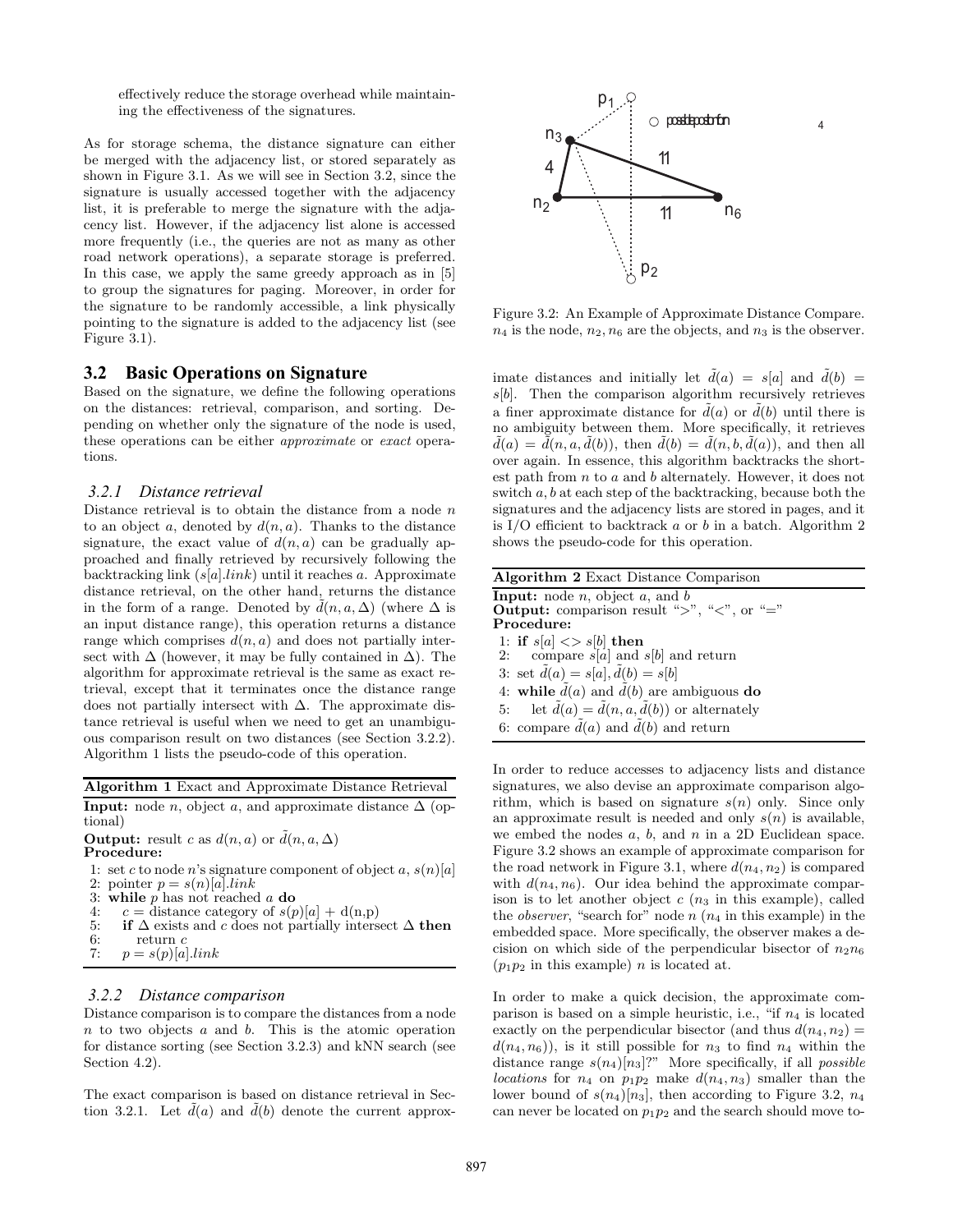wards  $n_2$ , i.e.,  $d(n_4, n_2) < d(n_4, n_6)$ ; likewise, if all possible locations on  $p_1p_2$  for  $n_4$  makes  $d(n_4, n_3)$  greater than the upper bound of  $s(n_4)|n_3|$ , then the search for  $n_4$  should move towards  $n_6$ , i.e.,  $d(n_4, n_2) > d(n_4, n_6)$ ; otherwise,  $n_3$  cannot make a decision. The possible locations of  $n_4$  on  $p_1p_2$  are the segment(s) where distance ranges  $s(n_4)[n_2]$  and  $s(n_4)[n_6]$ still hold in the embedded space; since  $s(n_4)[n_2] = s(n_4)[n_6]$ , the possible locations are two symmetric line segments mirrored by  $n_2n_6$ . In Figure 3.2, since two segments share a single end, they are merged as  $p_1p_2$ . Since  $d(n_4, n_3)$  increases/decreases monotonously on the line segments, to check all possible locations on  $p_1p_2$  is equivalent to checking the end points only, and there are four end points at most.

A single observer may fail to make a decision. As such, the algorithm chooses several observers and each of them votes for the final decision. To choose the observers, we select those objects that are closer to  $n$  than  $a$  and  $b$  in the signature. This is based on the fact that a closer object has a more accurate distance range and less distortion during the embedding. The final comparison result is then the simple majority of the votes. Algorithm 3 lists the pseudo-code of this algorithm.

Algorithm 3 Approximate Distance Comparison **Input:** node  $n$ , object  $a$ , and  $b$ Output: comparison result ">", "<", or "=" Procedure: 1: if  $s[a] \ll s[b]$  then<br>2: compare s[a] and s compare  $s[a]$  and  $s[b]$  and return 3: for each object i that  $s[i] < s[a]$  do

4: vote for a or b 5: count votes and return

Approximate distance comparison can be used for getting the initial result of distance sorting. It is also noteworthy that the algorithm requires the distances between two objects during the embedding. However, this additional storage is not costly, since the cardinality of the dataset is not large and those distances that fall in the last distance category do not need to be stored (since these objects are never used as the observer for one another). In addition, to eliminate the I/O cost for these frequently accessed distances, they are stored in memory as a table.

### *3.2.3 Distance Sorting*

Distance sorting is to impose an ordering on a set of objects  $O = \{o_1, o_2, \dots, o_m\}$  based on their distances to a node n. It is the basic operation for kNN search.

Distance sorting consists of two steps, initial sorting and refinement. The initial sorting quickly obtains an approximate order based on the approximate distance comparison in Section 3.2.2. To apply the approximate comparison, we can use any existing comparison-based sorting algorithm such as *fast sort*. The refinement step confirms the initial order by exactly comparing any two consecutive distances, starting from the beginning of the order. If by comparison,  $d(n, o_i) > d(n, o_{i+1}),$  i.e., the exact comparison result contradicts the initial approximate result,  $o_i$  and  $o_{i+1}$  will be switched. Like the bubble sort algorithm, the newly switched upfront object (i.e.,  $o_{i+1}$ ) must compare with the object immediately in front of it (i.e.,  $o_{i-1}$ ) to see if the switch should be further propagated upfront. Algorithm 4 lists the pseudocode for the sorting algorithm.

Algorithm 4 Distance Sorting

**Input:** node *n*, object set  $O = \{o_1, o_2, \dots, o_m\}$ **Operator:**  $sort(n, O)$ Output: the sorted object set O Procedure: 1: fast sort O by approximate distance comparison<br>2: **for** each i from 1 to  $m - 1$  do 2: for each i from  $\hat{1}$  to  $m-1$  do<br>3: if  $d(n, o_i) > d(n, o_{i+1})$  then 3: if  $d(n, o_i) > d(n, o_{i+1})$  then<br>4: switch  $o_i$  and  $o_{i+1}$ 4: switch  $o_i$  and  $o_{i+1}$ <br>5:  $i = i - 1$  $i = i - 1$ 

# **4. QUERY PROCESSING ON DISTANCE SIGNATURES**

Distance signature is superior to the existing indexes in terms of the diversity of the kinds of queries supported. Since it indexes the underlying distances, rather than the solution for a particular type of queries, it can be applied to virtually any queries relating to distances. In this section, we present the algorithms to process common spatial queries based on the distance signatures. We discuss range and kNN queries, and generalize the processing paradigm to other query types such as aggregation queries and network joins.

# **4.1 Range Query Processing**

To process a range query on node  $n$  with distance threshold  $\epsilon$ , the signature of *n* is first accessed. For each object *o* in the signature, if the upper bound of distance category  $s(n)[o]$  (denoted by  $s(n)[o].ub$ ) is smaller than  $\epsilon$ , the object clearly belongs to the result. Likewise, if the lower bound of  $s(n)[o]$  (denoted by  $s(n)[o].lb$ ) exceeds  $\epsilon$ , the object clearly does not belong to the result. However, if  $s(n)[o]$  covers  $\epsilon$ , a more accurate approximate distance is needed. As such, the approximate distance retrieval is invoked with parameter  $\Delta$  set to [ $\epsilon, \epsilon$ ]. Algorithm 5 shows the pseudo-code of this procedure.

| <b>Algorithm 5</b> Range Query Processing Algorithm                 |
|---------------------------------------------------------------------|
| <b>Input:</b> query node <i>n</i> and distance threshold $\epsilon$ |
| <b>Output:</b> the result set $C$                                   |
| Procedure:                                                          |
| 1: for each object $\sigma$ do                                      |
| if $\epsilon > s(n)[o].ub$ then<br>2:                               |
| 3:<br>insert $o$ into $C$                                           |
| 4:<br>else if $\epsilon < s(n)[o].lb$ then                          |
| 5:<br>continue:                                                     |
| 6:<br>else                                                          |
| $\tilde{d} = d(n, o, [\epsilon, \epsilon])$<br>7:                   |
| if $\epsilon > d$ <i>alub</i> then<br>8:                            |
| 9:<br>insert <i>o</i> into $C$                                      |

The range query processing on distance signatures is more efficient than the network expansion method since: (1) the expansion is unguided, whereas the backtracking in approximate distance retrieval is guided; (2) the search terminates as soon as there is no ambiguity on the results.

# **4.2 K Nearest Neighbor Query**

In this paper, we differentiate three types of kNN queries with regard to whether the distance information of the results needs to be returned.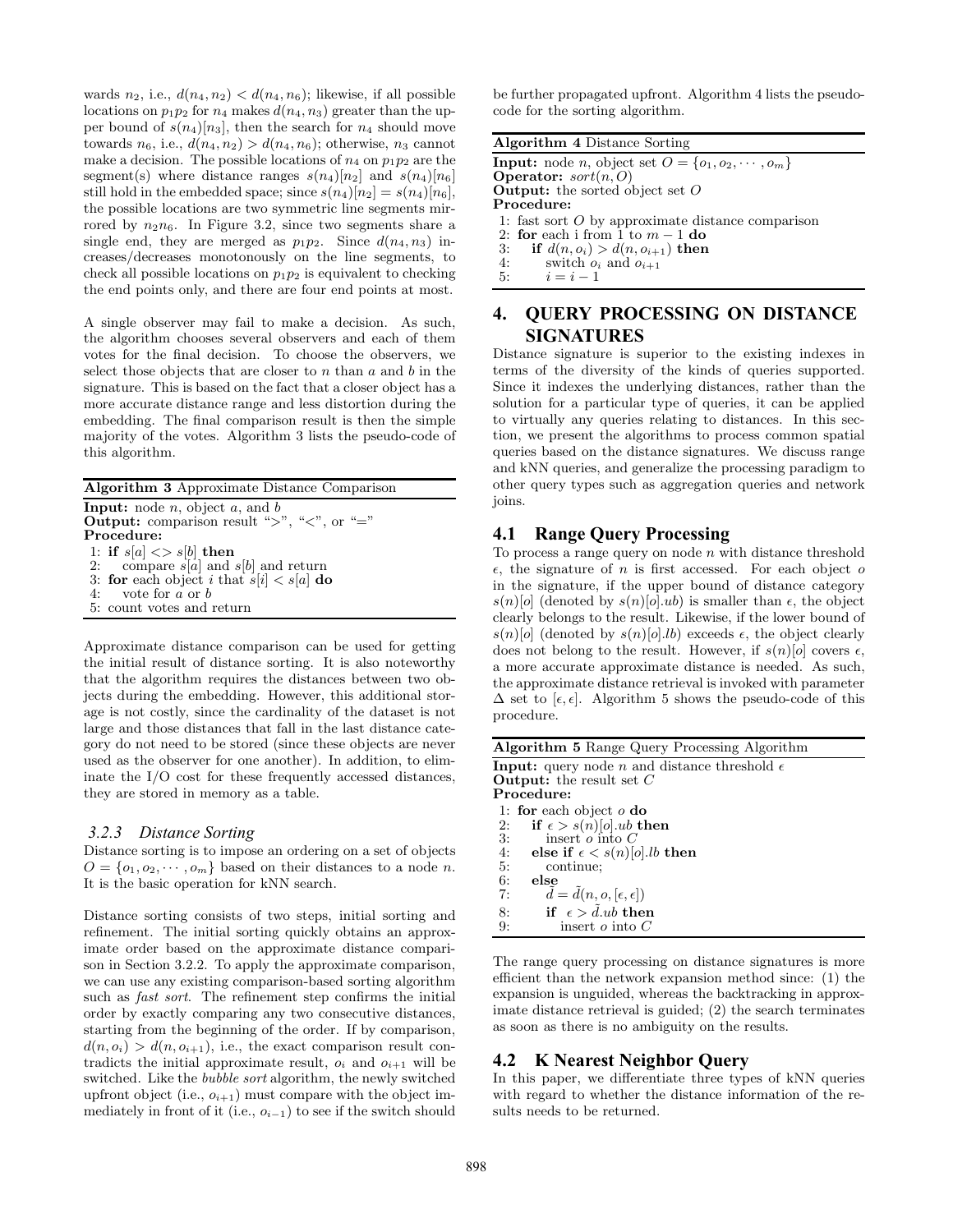- Type 1: the exact distance of every kNN to the query node *n* must be returned.
- Type 2: the order of the distances of kNN objects must be reserved.
- Type 3: no distance or ordering information needs to be returned.

Our general kNN algorithm first solves a kNN query as a type 3 query, and then refines the results for type 2 and type 1. At first, the algorithm reads the signature of node  $n$ , which gives a rough kNN ordering. Let  $B_i$  be the set of objects in category i, and all objects in  $B_1, B_2, \cdots$ , and  $B_{m-1}$  can be confirmed as results, where  $\sum_{i=1}^{m-1} |B_i| \leq k$  $\sum_{i=1}^{m} |B_i|$ . Then the algorithm sorts the objects in  $B_m$  and  $\sum_{i=1}^{m} |B_i|$ . chooses the top  $k - \sum_{i=1}^{m-1} |B_i|$  objects as results. Now that the query is completed as a type 3 query, if the query is type 2, the algorithm continues to sort the objects in each category  $B_i$   $(1 \leq i \leq m)$ . If the query is type 1, the algorithm first retrieves the exact distances of the results and then sorts them. Algorithm 6 lists the pseudo-code of kNN algorithm.

Algorithm 6 kNN Query Processing Algorithm

**Input:** query node  $n$  and  $k$ **Output:** the result set  $C$ Procedure: 1: divide objects into  $B_i$  by  $s(n)$ 2:  $m = min_j \sum_{i=0}^{j} |B_i| > k$ 3:  $sort(n, B_m)$ 4: insert the first  $k - \sum_{i=1}^{m-1} |B_i|$  objects in  $B_m$  into C 5: discard the rest objects in  $B_m$  and all  $B_i$   $(i > m)$ 6: if type 2 then<br>7: for each  $1 \le$ for each  $1 \leq i \leq m$  do 8:  $sort(n, B_i)$ 9: if type 1 then<br>10: for each  $1 \le$ for each  $1 \leq i < m$  do 11: **for** each  $o \in B_i$  **do**<br>12: **get**  $d(n, o)$ get  $d(n, o)$ 13: sort  $B_i$  based on  $d(n, o)$ 14:  $C = \bigcup_{i=1}^{m} B_i$ 

# **4.3 Generalization to Other Queries**

As shown in the algorithms above, the advantage of distance signature is that the search algorithm can control the accuracy of distance retrieval as it needs. As such, the paradigm to process a general query on road network is: (1) to read the signature and find all results and candidates; and (2) for each candidate, to gradually retrieve a more accurate distance until the candidate is confirmed to be or not to be a result. This paradigm can be directly applied to queries such as aggregation queries which return the aggregate values, instead of individual objects for range queries. The same paradigm can also be extended to network joins which return pairs of objects from two datasets that satisfy certain spatial relations at a given node. For example,  $\epsilon$ -join returns pairs of objects whose network distances are within  $\epsilon$ . This query can be processed by joining the two signatures of the two datasets and gradually retrieving more accurate distances for candidate pairs until they are confirmed as results or non-results.

# **5. SIGNATURE CONSTRUCTION AND MAINTENANCE**

In this section, we propose the construction and maintenance algorithms for distance signatures. More specifically, we discuss: (1) how the distance spectrum is partitioned into categories, (2) how the categories are encoded, (3) how the signatures are compressed, and (4) how they are updated.

### **5.1 Distance Spectrum Partition**

A good partition of distance spectrum must consider the following factors:

- Dataset distribution. The distribution, especially the density of the dataset, determines the object distribution in the distance spectrum. Obviously, a dense dataset requires more categories than a sparse dataset does.
- Query load. For example, the distance threshold  $\epsilon$ of a range query and the  $k$  of a kNN query affect how precisely the distance spectrum should be partitioned. In order to quantify the query load, we define "spreading" (denoted by  $sp$ ) as the distance threshold of those objects that are interesting to the query. For range queries,  $sp = \epsilon$ , and for type 3 kNN queries, sp is the distance of the  $k+1<sup>th</sup>$  nearest neighbor. Obviously, the distribution of sp should affect the partition of distance spectrum so that the signatures can achieve maximum performance.
- Storage availability. Accurate partition requires more storage to encode the categories than coarse partition. As such, the availability of disk storage is also a concern.

In what follows, we derive the optimal categories analytically under some simplifications:

- The road network is a uniform grid. More specifically, each node connects to 4 nodes and all edge weights are 1. As for the dataset, the objects are uniformly distributed with density p.
- The spreadings  $(sp)$  of the queries are uniformly distributed over distance range [0, SP].
- Disk storage is unlimited.

Since most queries are interested in local areas only, we propose to partition the distance spectrum exponentially, i.e., at distance T,  $cT$ ,  $c^2T$ ,  $\cdots$ , where  $c$ , T are both constants. We will show later that exponential partitioning has some additional benefits in category encoding and compression. Nonetheless, we are yet to determine the exponent  $c$  and the distance  $T$  of the first partition. The objective is to reduce Cost (in terms of number of bits), i.e., the average I/O accesses to the signatures during query processing<sup>1</sup>.

Let  $cost(i)$  denote the I/O accesses for queries whose  $sp = i$ . Then,

$$
Cost = (SP)^{-1} \sum_{i=0}^{SP} cost(i)
$$
 (1)

<sup>&</sup>lt;sup>1</sup>Since we assume that the road network is a uniform grid, the size of the adjacency list is far smaller than the signature and hence it is omitted.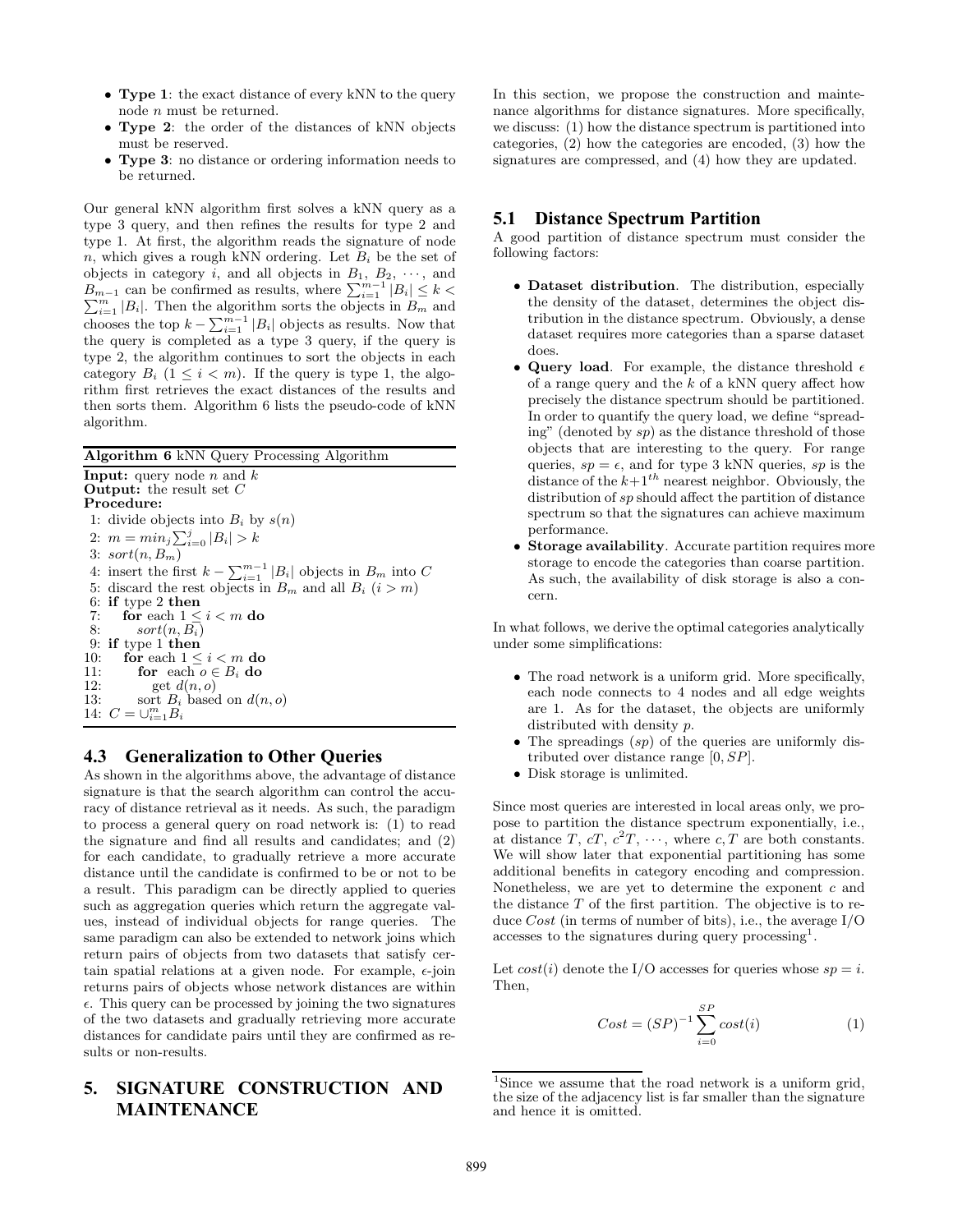

Figure 5.3:  $O_i$  ( $i = 2$ ) in Uniform Grid. It comprises both n and all solid dots.

Let  $B_i$  denote the category that i belongs to, and ub, lb denote the upper and lower bound of the distance category. Then,  $B_i.ub = c^{[log_c iT^{-1}]}T$ ,  $B_i.lb = c^{[log_c iT^{-1}]}T$ . According to the query processing algorithm, objects in  $B_i$  are the objects and the only objects whose distances need to be compared with i. More specifically, for each object in  $B_i$  whose actual distance to n is j, we need to visit  $j-B_i.ub$  number of nodes for their signatures, whose sizes are  $|D|loglog_c SP \cdot T^{-1}$ (excluding the bits for backtracking links). As such,

$$
cost(i) = |D|loglog_c SP \cdot T^{-1}.
$$
  

$$
\sum_{j=B_i, lb+1}^{B_i, ub} (j - B_i, lb)(O(j) - O(j - 1)), (2)
$$

where  $O(i)$  denote the number of objects within i distance away from  $n$ . As can be observed from Equation 2, for any  $i_1, i_2$ , if  $B_{i_1} = B_{i_2}$ , then  $cost(i_1) = cost(i_2)$ . As such, we can rewrite Equation 1 into

$$
Cost = \sum_{k=0}^{\log_c SP \cdot T^{-1}} |D| c^k T(c-1) log log_c SP \cdot T^{-1}.
$$

$$
\sum_{j=c^{k-1}T}^{c^k T} (j - c^{k-1} T)(O(j) - O(j-1)) \quad (3)
$$

To solve Equation 3, we need to obtain  $O(i)$ . As the objects are uniformly distributed with probability  $p$ , the problem is reduced to the number of nodes within radius  $i$ , which is  $2i^2 + i$  from Figure 5.3. Replacing  $O(i)$  with  $p(2i^2 + i)$ , we rewrite Equation 3 as

$$
Cost \approx c^{4log_c SP \cdot T^{-1}} cpT^5 loglog_c SP \cdot T^{-1}
$$
  
= 
$$
KcTloglog_c SP \cdot T^{-1}, \quad (4)
$$

where  $K$  is a constant. To minimize  $Cost$ , we get the partial derivative of  $c$  and  $T$ , and let them be zero. As such, we ob-

tain the optimal  $c = e$  (the Euler number) and  $T = \sqrt{\frac{SP}{e}}$ . An interesting observation from the result is that, the optimal c and  $T$  are independent of  $p$ , the density of the dataset  $(c$  is even a constant). Although the result is derived under the grid and uniform distribution assumptions, these optimal values can serve as guiding values for general road networks.

### **5.2 Signature Construction and Encoding**

To construct the signature for a node  $n$ , the distance from  $n$ to any object must be obtained. However, instead of building the shortest path spanning tree from  $n$ , which additionally computes the distance from  $n$  to any node, we build the shortest path spanning tree for every object o by the Dijkstra's algorithm, so that all the distances computed are necessary for the signatures.

The algorithm is initialized by allocating  $(log M + log R) \cdot |D|$ bits for each node's signature, where  $M$  is the number of categories and  $R$  is the maximum degree of a node. When the spanning tree of  $o$  extends to node  $n$  by the Dijkstra's algorithm,  $d(n, o)$  is computed and categorized to fill  $s(n)[o]$ in the signature.

The original signature is quite large, since it uses fixedlength encoding on the category id. However, as is observed from Section 5.1, the number of objects in each category vary greatly: according to the grid and uniform distribution assumption, at each distance i, there are  $(4i-1)p$  number of objects. With exponential partition, far more objects are in the latter categories which have larger distance ranges. As such, we devise a variable-length encoding scheme, called reverse zero padding, for the categories. The scheme is based on Huffman coding[2], where the last category is encoded as bit "1", and the second last category is encoded as "01", and in general category  $B_i$  is encoded by padding a "0" on category  $B_{i+1}$ . The following theorem proves that, if  $c > \frac{3}{2}$ , this scheme is optimal in terms of the average code length.

THEOREM 5.1. Under exponential partition  $(c > 3/2)$  and uniform dataset distribution assumptions, reverse zero encoding has the minimal average code length.

PROOF. From the scheme, reverse zero padding follows Huffman coding's paradigm and recursively merges the first two categories. Since Huffman coding has been proven to be optimal in terms of the average code length, we only need to prove that all merges satisfy the criterion in Huffman coding, that is, the two merged categories have the lowest access probabilities (i.e., the fewest objects). This is equivalent to proving that the number of objects in a category is larger than the sum of all categories prior to it. In other words, for any category  $B_k$ ,  $|B_k| > \sum_{j=0}^{k-1} |B_j|$ , or equivalently,  $O(B_k.ub) > 2O(B_k.lb)$ . Replace  $|B_k|$  with  $c^kT$  and  $O(i)$  with  $p(2i^2 + i)$ , the inequation is

$$
2c^{2k-2}T^2(c^2-2) > c^{k-1}T(2-c) \Rightarrow
$$
  

$$
2c^{k-1}T(c^2-2) > 2-c
$$
 (5)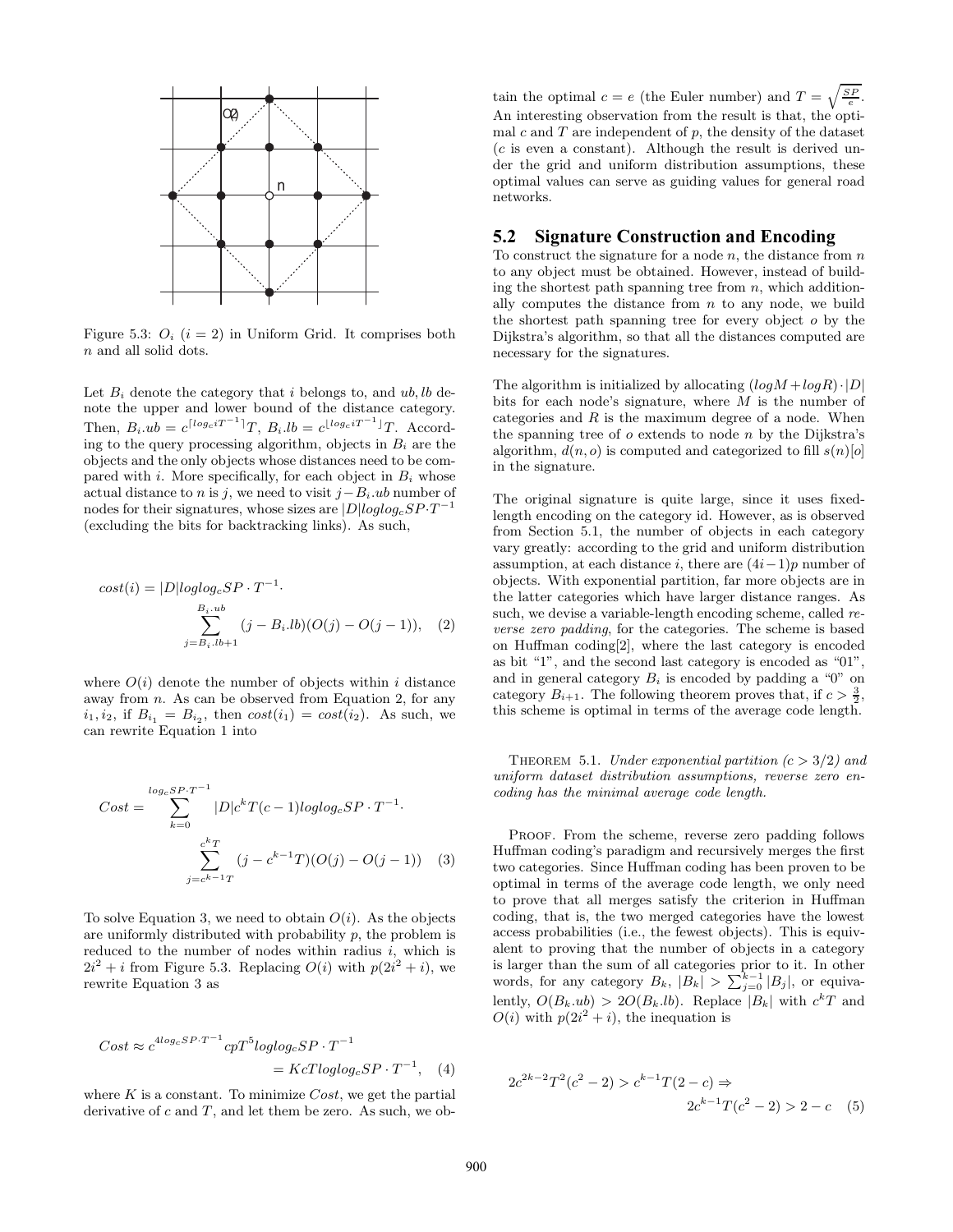As  $c > 1$ , the left hand side of the inequation increases monotonously with  $k$ . Therefore, we only need to assure that the inequation holds for  $k = 1$ . And since  $T > 1$ , the inequation is reduced to  $2(c^2 - 2) > 2 - c$ . Solve this inequation and we get  $c > \frac{3}{2}$ .

We now estimate the average code length of the reverse zero padding scheme. The total code length of all objects is,

$$
\sum_{k=0}^{M-1} (O(B_k.ub) - O(B_k.lb))(M - k)
$$
  

$$
\approx \sum_{k=0}^{M-1} 2pc^{2k} T(M - k) \approx \frac{2pc^{2M}T^2}{c^2 - 1}
$$
 (6)

Therefore, the average code length is,

$$
\frac{2pc^{2M}T^2}{(c^2-1)O(B_{M-1}.lb)} \approx \frac{c^2}{c^2-1}
$$
 (7)

. It can be observed that the average code length is very close to 1, especially when  $c$  is large. As for the optimal case when  $c = e$ , the average code length is about 1.2.

#### **5.3 Signature Compression**

Another approach for reducing the size of the signature is called compression. It is motivated by the observation that in the signature of node  $n$ , many objects share the same backtracking link; furthermore, once the signature of a single object  $u$  is determined, the signature of another object  $v$ which shares the same link may be obtained by adding up the signatures of  $s(n)[u]$  and  $s(u)[v]$ . This is especially true when  $u$  is much closer to  $n$  than  $v$ . Therefore, we can replace  $s(n)[v]$  with a 1-bit flag to designate that  $s(n)[v]$  should be computed by adding up  $s(n)[u]$  and  $s(u)[v]$ . This is a typical method of "exchanging time for space", and we apply it to compress the signatures because:

- The node in a road network usually has few adjacent nodes, so many objects share the same backtracking link.
- The distance categories are exponentially partitioned, so the signatures of many remote objects can be represented by adding up two signatures.
- Queries normally focus on local areas only, so distant objects are not frequently accessed. As such, the decompression (i.e., retrieving  $s(n)[v]$  by adding up two signatures) also occurs infrequently and incurs little CPU overhead.

It is noteworthy that, as the signature index already stores the distance of any two objects and caches it in memory for approximate distance comparison (see Section 3.2.2), the compression and decompression require no additional memory storage. Nonetheless, there are two tasks remaining, namely, the selection of object  $u$  and the definition of the "add-up" operation. For the former task, we choose to select the closest object (in terms of the distance categories), resolving ties by their positions in the sequence of  $s(n)$ . For the latter task, since categories are partitioned exponentially, the normal integer summation does not appropriately represent the actual summation of distances. Therefore, we define the summation of signatures as follows. If two signatures are not equal, the summation is defined as the larger of the two, because it is the dominant distance in the summation; if the two signatures are equal, the summation is defined as their signatures incremented by 1. This is based on the reasoning that, under the grid and uniform distribution assumptions, the average distance of an object in a category is larger than the medium of its upper and lower bound, because the number of objects at distance  $i$  is proportional to i. Based on this reasoning, the summation of two objects in the same category is likely to exceed its upper bound. The summation operation is summarized as follows:

DEFINITION 5.1. For any objects u, v and node n,  $s(n)[u]+$  $s(u)[v] =$ 

$$
\begin{cases}\n\max(s(n)[u], s(u)[v]) & \text{if } s(n)[u] \neq s(u)[v] \\
s(n)[u] + 1 & \text{if } s(n)[u] = s(u)[v]\n\end{cases}
$$

Algorithm 7 shows the pseudo-code for the compression algorithm. It reads an incoming signature and finds out the closest object for every backtracking link. Then it sequentially reads the whole signature again and tests if the signature of any object can be compressed.

| <b>Algorithm 7</b> Signature Compression Algorithm         |  |  |  |  |
|------------------------------------------------------------|--|--|--|--|
| <b>Input:</b> the signature of node n, $s(n)$              |  |  |  |  |
| $\Omega$ is the state of $\Omega$ is the state of $\Omega$ |  |  |  |  |

**Output:** the compressed signature  $s'(n)$ 

Procedure:

- 1: read  $s(n)$  to find the closest object for each backtracking link
- 2: **for** each object v **do**<br>3:  $u$  is the closest obj
- 3: u is the closest object such that  $s[u].link = s[v].link$ <br>4: if  $s(n)[u] + s(u)[v] = s(n)[v]$  then
- 4: if  $s(n)[u] + s(u)[v] = s(n)[v]$  then<br>5: flag  $s(n)[v]$  as compressed
- flag  $s(n)[v]$  as compressed

# **5.4 Signature Update**

Distance signature is efficient in update, that is, a change on the nodes or edges only causes a limited number of signatures to be updated because: (1) distance categories are exponentially partitioned, so a local change on the nodes or edges is not likely to make a distant object change its category, (2) the backtracking link only indexes the next node in the shortest path, which is also less likely to be remotely affected.

As node insertion/deletion can be reduced to edge(s) insertion/deletion, we consider edge update only. The main idea is to maintain the shortest path spanning trees of all objects (the intermediate results during signature construction). Besides these spanning trees, we also need a reverse index for each edge on the objects whose spanning trees comprise this edge. This index is used to identify the spanning trees that are affected by edge removal or edge weight increase.

### *5.4.1 Adding Edge/Decreasing Edge Weight*

For the spanning tree from object  $o$ , let nodes  $a, b$  denote the two nodes adjacent to this edge and  $d(o, a) > d(o, b)$ . Then b is tested to see if  $d(o, a) + w(a, b) > d(o, b)$   $(w(a, b)$  is the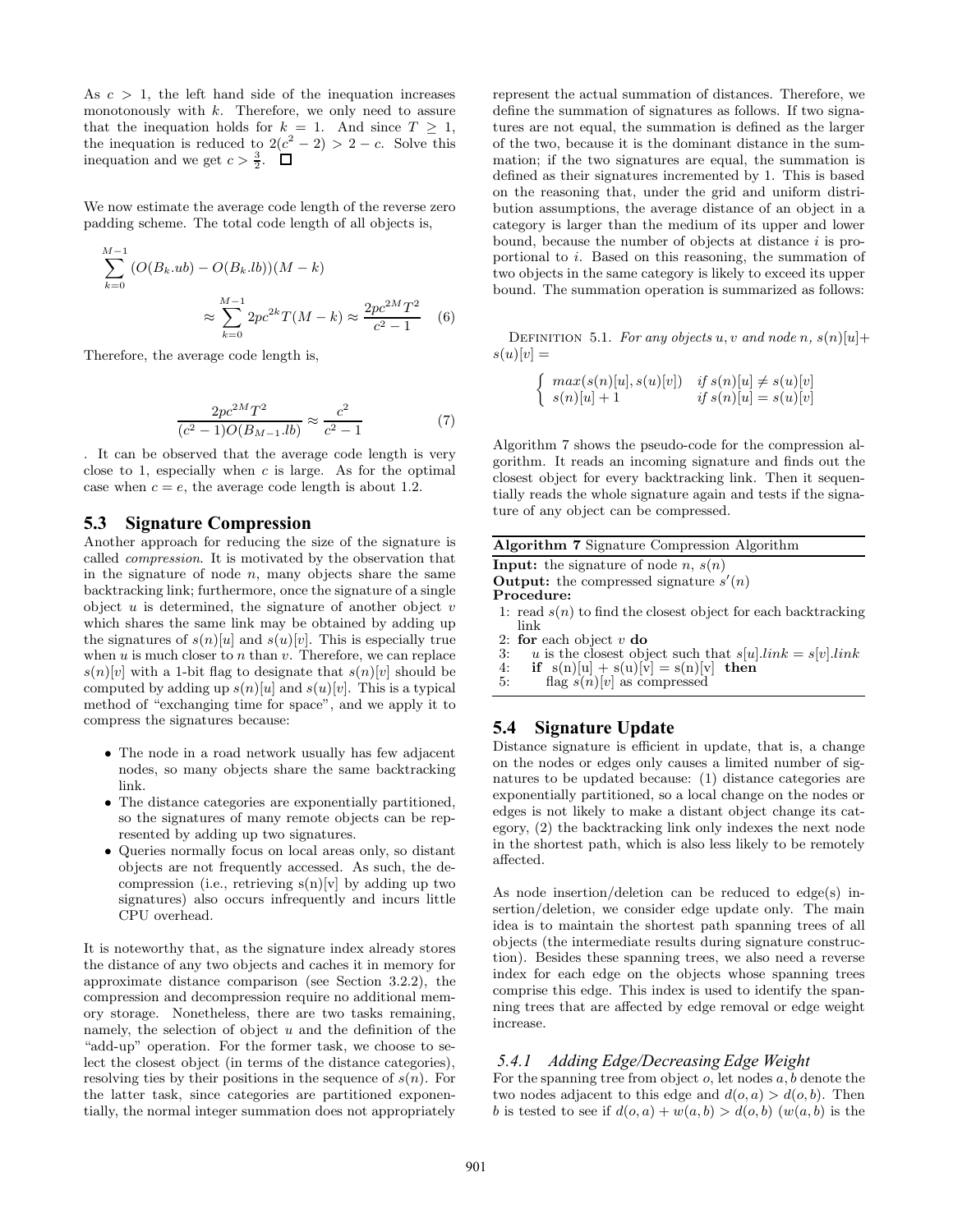weight of this edge). If it is true,  $d(o, b)$  is updated and all nodes i adjacent to b with  $d(o, i) > d(o, b)$  are tested if their distances should also be updated, i.e., if  $d(o, b) + w(b, i)$  $d(o, i)$ . The update is thus propagated until there are no more updates.

#### *5.4.2 Removing Edge/Increasing Edge Weight*

First of all, the reverse index of this edge is checked to get the spanning trees that are affected. For any affected spanning tree from object  $o$ , let nodes  $a, b$  denote the two nodes adjacent to this edge and  $d(o, a) > d(o, b)$ . Then  $d(o, b)$  is recomputed by considering all of its adjacent nodes (including a). The update on  $d(o, b)$  is then propagated to the subtree rooted from b in the spanning tree until there are no more updates.

The aforementioned update algorithm is only on the spanning trees and reverse index. To update the signature of each node  $n$ , the updates on  $n$  are aggregated and only the changes on distance category or backtracking link are updated in the signature.

### **6. PERFORMANCE EVALUATION**

In this section, we present the experimental results on the signature index. We used two road networks in the simulation. The first one is synthetic for controlled experiments. It was created by generating 183,231 planar points and connecting neighboring points by edges with random weights between 1 and 10. The degrees of the nodes follow an exponential distribution with mean set to 4 (i.e., the degree for a two-road intersection). The second one is a real road network obtained from Digital Chart of the World (DCW). It contains 594,103 railroads or roads, and 430,274 junctions in US, Canada, and Mexico. Similar to [10], we employed the connectivity-clustered access method (CCAM) [12] to sort and store the nodes, their adjacency lists, and the signatures. The page size was set to 4K bytes. The testbed was implemented in  $C++$  on a Win32 platform with 2.4 GHz Pentium 4 CPU and 512 MB RAM.

Since there is no existing work on a general-purpose index on road networks, we compare the signature index and the associated query processing algorithms with two closest competitors. The first is full indexing, which stores the exact distances of all objects for each node. The second is the Network Voronoi Diagram (NVD) used in the Voronoi-based Network Nearest Neighbor  $(NV^3)$  algorithm [8], which is known to be an efficient kNN algorithm for road networks. Since NVD does not support range query [8], we design a reasonable algorithm for it as follows: the network Voronoi polygon (NVP) of query node  $n$  is obtained and the corresponding object is checked for its distance to  $n$ , which is already stored in NVD. If it is a result, the search is then expanded to all the adjacent NV Ps until the distance exceeds the threshold. Regarding the performance metrics for query processing, we measured the CPU time and the number of disk page accesses.

#### **6.1 Index Construction and Maintenance**

For each road network, we created four uniformly distributed datasets with density  $p$  (the ratio of the number of the objects to the number of the nodes) set to 0.0005, 0.001,

0.01, and 0.05, respectively, and one non-uniform dataset that is composed of 100 clusters and  $p = 0.01$  (denoted by  $(0.01(nu))$ . For the full indexing, the shortest path trees of all objects were built and their distances to node  $n$  were stored together in dedicated pages. For signature index, we set  $c = e$  and  $T = 10$ , and the raw signatures were first obtained when the shortest path trees were built, followed by the encoding and compression processes. For NVD indexing, we built the NVP R-tree, NVD's, border-to-border  $(Bor - Bor)$  distances, and object-to-border  $(OPC)$  distances. Figure 6.4 shows the index sizes and the clock time for index construction on the synthetic road network with various datasets<sup>2</sup>. In Figure 6.5(a), the size of signature index is almost the smallest except for  $p = 0.05$ . In particular, the signature index is about  $1/6 \sim 1/7$  the size of the full index. Given that 4 bytes (an integer) are used for each object in the full index and 3 bits are used for the backtracking link in the signature index, we can infer that the signature index only uses a little more than 1 bit on each distance category. We also observe that the sizes of both full index and signature index are proportional to the object density p. As for the NVD index, the index size increases as  $p$  decreases, because  $Bor - Bor$  and  $OPC$  distances, which increase significantly as the Network Voronoi Polygon (NVP) expands, account for most of the NVD index storage. As an extreme example, the size of NVD index becomes forbiddingly high for sparse datasets ( $p < 0.001$ ). Another observation is that while the full and signature indexes are not affected by the dataset distribution, NVD index is sensitive to it. This is because non-uniform datasets create more large NVPs which dominate the index size. In Figure 6.5(b), the construction time leads to similar observations, except that the signature index costs a bit more time than the full index, as it needs to encode the categories and compress the signatures besides the construction of shortest path trees. Nonetheless, it is still less costly than the NVD index for most of the datasets. As such, we can conclude that the signature index is efficient for medium or sparse datasets and robust with various distributions.

To examine the effectiveness of the encoding and compression algorithms for signature index, we also measured the intermediate results before and after encoding. Table 1 shows the results for all 5 datasets. It is observed that, in all these datasets, the proportion of size reduced by the encoding algorithm is almost a constant 0.74, which is equivalent to reducing a category id from 3 bits to 1.4 bits. This result is consistent with our analysis in Section 5.1 that optimal code length is as short as 1.2 bits. Meanwhile, the effectiveness of compression algorithm increases as density  $p$  increases, because more objects in distant categories can now be represented by closer objects and hence compressed. From the table, the average reduction ratio is 80%, which means that 70% of the objects are compressed, i.e., their category ids are replaced by the 1-bit compressed flag.

### **6.2 Query Search Result**

We created workloads of range queries and type 3 kNN queries to compare the performance of the three indexes. For each workload, we randomly created  $500 \sim 1000$  queries

<sup>2</sup> Since the results on the real road network show a similar trend as in the synthetic network, they are omitted for the interest of space.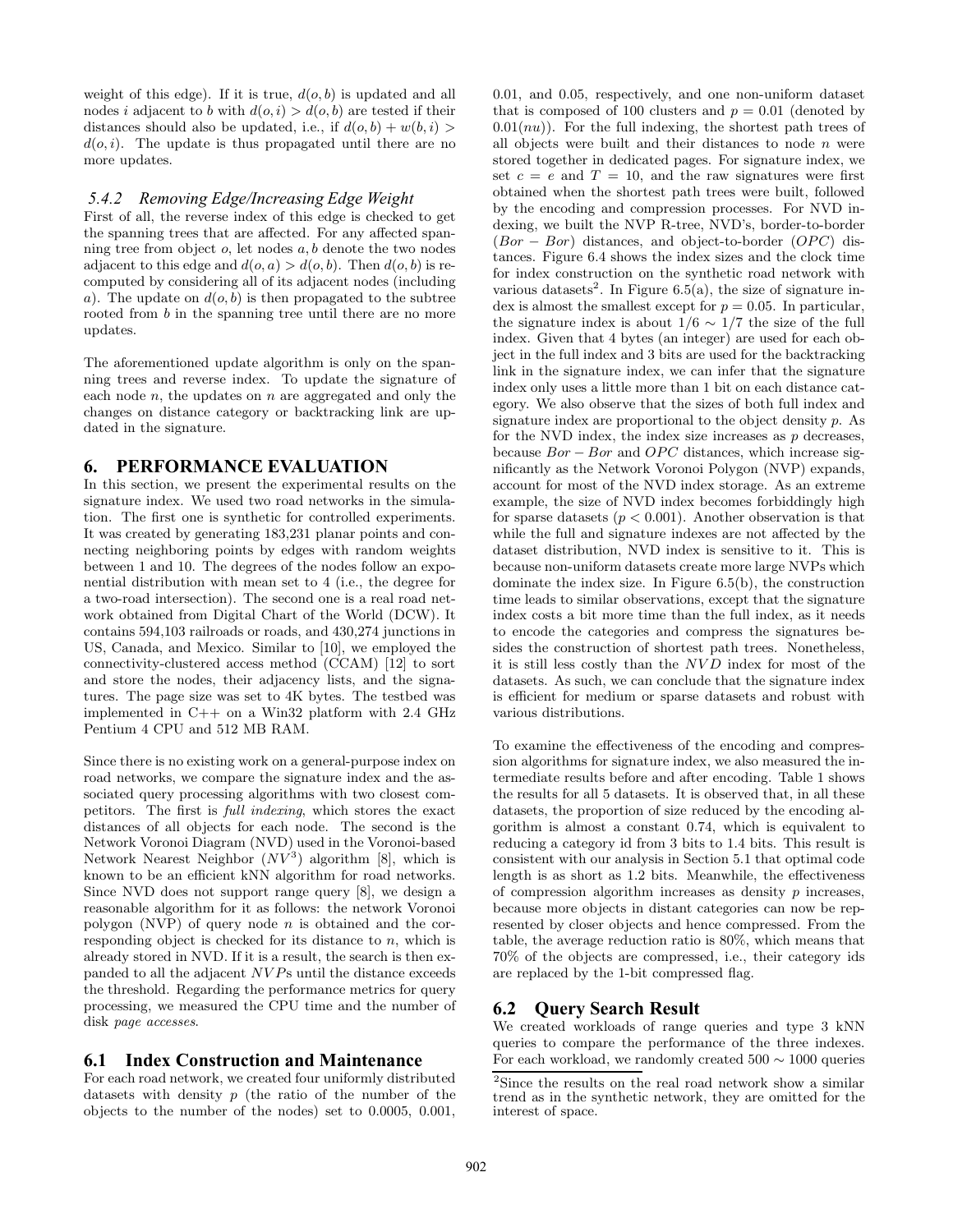

Figure 6.4: Comparison on Index Construction Cost

|            | 0.005 | $\rm 0.001$ | 0.01 | $0.01$ $\left( nu\right)$ | 0.05   |
|------------|-------|-------------|------|---------------------------|--------|
| Raw        | 12.6  | 26.5        | 247  | 252                       | 1259   |
| Encoded    | 9.3   | 19.6        | 176  | 188                       | 965    |
| Ratio      | 74%   | 74%         | 71%  | 74%                       | $76\%$ |
| Compressed | 8.4   | 15.8        | 41   | 141                       | 728.   |
| Ratio      | 90%   | 80%         |      | $75\%$                    | 75%    |

Table 1: Encoding and Compression on Signatures



Figure 6.5: Comparison on Range Search

(depending on the query processing time) and measured the average performance.

The first set of experiments was based on the range query workload. We set the range threshold  $R$  to 10, 100, 1000, and 10000, and plotted the number of page accesses and clock time. Since the five datasets show similar trend, Figure 6.5 only depicts the results for 0.01 and 0.01 $(nu)$ . From the figure, we can observe that: (1) as expected, the full index always achieves the best performance except for  $R = 10$ ; (2) both NVD and signature index are as efficient as the full index for  $R = 10, 100$ , in particular, the signature index outperforms full index for  $R = 10$ , because within short distances, the signatures of few nodes need to be accessed; (3) NVD has a sharp increase when  $R$  increases from 100 to 1000 because this is the distance range when the NVP of the query node is no longer sufficient to answer the query, and the phenomenon is more prominent in the non-uniform dataset; (4) the signature index has a similar trend as NVD, but instead of increasing linearly as R increases, the performance of signature index (especially the clock time) is sublinear to  $R$  and is still satisfactory (about 1 second) even when  $R = 10000$ , thanks to the CPU-efficient guided backtracking.

The second set of experiments was based on the kNN query workload, where  $k$  ranges from 1 to 50. We measured the page accesses and clock time and plotted the results for  $p = 0.01$  dataset in Figure 6.6. We observe that: (1) similar to the range query, the full index always achieves the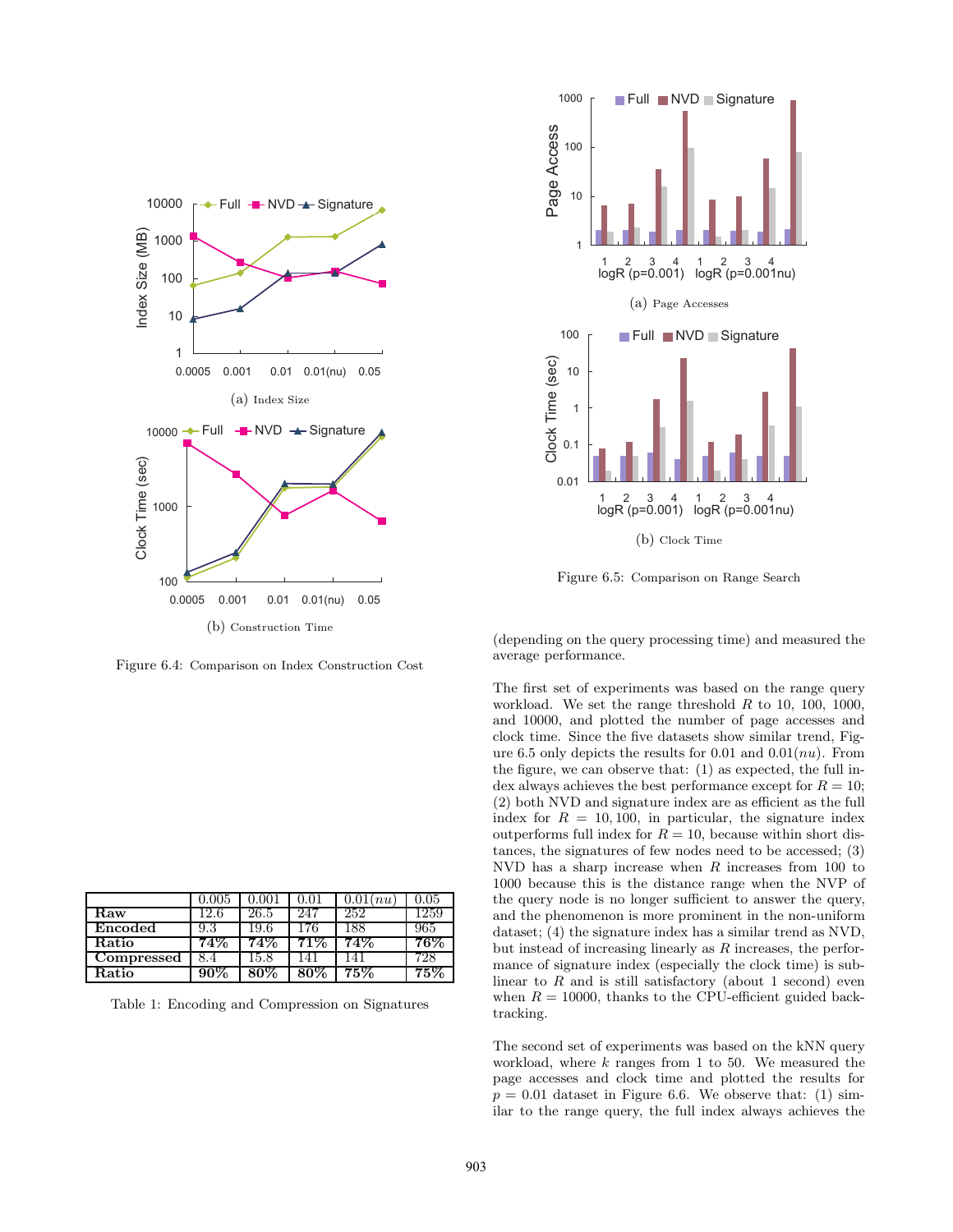

Figure 6.6: Comparison on kNN Search

best performance except for  $k = 1$ , and in addition, both page accesses and clock time are not dependent on  $k^3$ ; (2) NVD outperforms the other two indexes for  $k = 1$ , as the NVP's are indexed directly by the NVP R-tree; however, as k increases, the performance degrades sharply because the number of NVP's needed to be searched increases dramatically; (3) compared with NVD index, signature index achieves a moderate performance: both page accesses and clock time increase for about 8 times when k increases from 1 to 50, compared to 50 and 170 times, respectively, for the NVD index. The reason why the signature index can handle large  $k$  is three-folded. First, distance categories can return the top objects immediately, which account for a large portion of the results. Second, guided backtracking eliminates unnecessary network expansions. Third, the initial sorting of the kNN algorithm helps to reduce the number of exact distance comparison and hence the number of signature accesses. Nonetheless, the CPU cost of the initial sorting should not be neglected: as observed from Figure 6.6(b), when  $k = 50$  the clock time gap between the signature index and NVD is not as prominent as the gap for page accesses. Another source of CPU consumption is the decompression of the signature. It is also noteworthy that the additional memory cost for object distances (which is required for the approximate distance comparison) is only 4.3MB, which is about 5% that of the signature index and hence negligible.

# **6.3 Impacts of Parameters on Signature Index**



Figure 6.7: Impact of  $c, T$  on kNN Search

We also conducted experiments to measure the impacts of the upper bound of the first category  $T$  and the exponent c on the signature index. We set  $T = \{5, 10, 15, 20, 25\}$  and  $c = \{2, 3, 4, 5, 6\}$ , and the  $p = 0.01$  dataset was used to build totally 25 signature indexes. These indexes were used to process 5NN queries and the clock time was measured and plotted in Figure 6.7. We observe that the performance differences of all 25 indexes are not significant: all results are between 200ms and 400ms. This shows that the signature index is robust even if the two parameters are not properly chosen. The small difference gap is also due to the encoding and compression algorithms, which compensate overaccurate partitions. The second observation is that, for any T, the best result always appears at  $c = 3$ , which is consistent with our analysis in Section 5.1 that the optimal  $c$  is a constant (e) for uniform datasets and regular grids. The third observation, on the contrary, is that for any  $c$ , the best result does not appear at a fixed  $T$ : as  $c$  increases, the best  ${\cal T}$  decreases. This can also be interpreted by our analysis in Section 5.1 that the best T occurs at  $\sqrt{SP/c}$ .

To summarize the results, the signature index exhibits the following advantages: (1) it can handle common spatial queries efficiently; (2) the performance is robust for a wide range of query input, e.g., the threshold for range query and the k for kNN query; (3) the construction time and storage cost are reasonable for sparse and medium datasets; (4) the performance is not heavily dependent on carefully chosen parameters.

### **7. CONCLUSION AND FUTURE WORK**

In this paper, we proposed an efficient index for distance computation and query processing on spatial network databases (SNDB). By discretizing the distances between objects and nodes into uneven categories, the signature index keeps fine distance information for local objects and coarse information for remote objects. To minimize the storage and search cost, we studied the optimal category partition, and encoding and compression algorithms for the signature index, based on the uniform distribution and grid topology. As the experimental results showed, the index is shown to be efficient and robust for various data distributions, query workloads, parameter settings, and network updates.

 $3$ Actually, the clock time increases a bit as k increases from 1 to 50, since it takes CPU time to sort the objects.